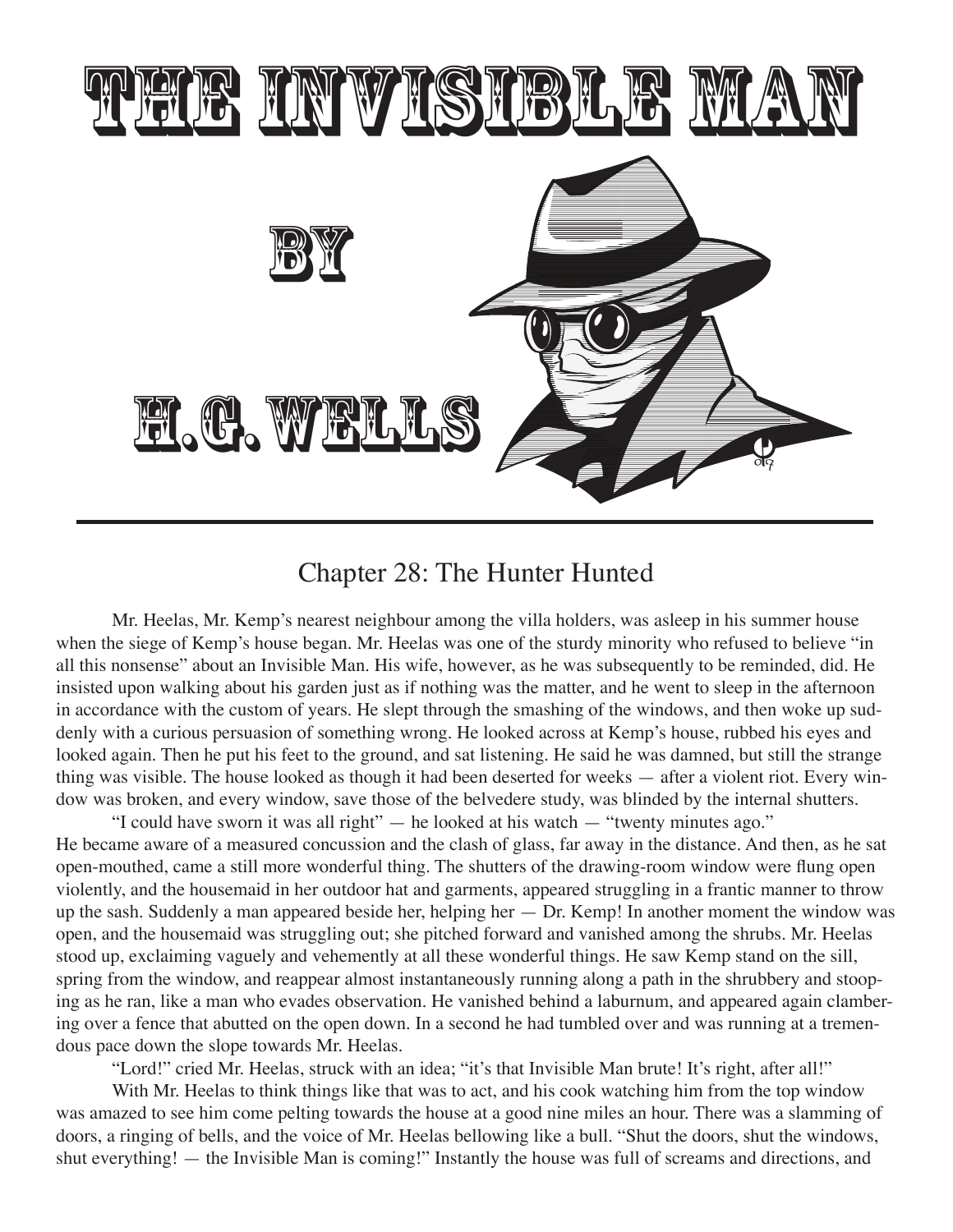scurrying feet. He ran himself to shut the French windows that opened on the veranda; as he did so Kemp's head and shoulders and knee appeared over the edge of the garden fence. In another moment Kemp had ploughed through the asparagus, and was running across the tennis lawn to the house.

"You can't come in," said Mr. Heelas, shutting the bolts. "I'm very sorry if he's after you, but you can't come in!"

Kemp appeared with a face of terror close to the glass, rapping and then shaking frantically at the French window. Then, seeing his efforts were useless, he ran along the veranda, vaulted the end, and went to hammer at the side door. Then he ran round by the side gate to the front of the house, and so into the hill-road. And Mr. Heelas staring from his window — a face of horror — had scarcely witnessed Kemp vanish, ere the asparagus was being trampled this way and that by feet unseen. At that Mr. Heelas fled precipitately upstairs, and the rest of the chase is beyond his purview. But as he passed the staircase window, he heard the side gate slam. Emerging into the hill-road, Kemp naturally took the downward direction, and so it was he came to run in his own person the very race he had watched with such a critical eye from the belvedere study only four days ago. He ran it well, for a man out of training, and though his face was white and wet, his wits were cool to the last. He ran with wide strides, and wherever a patch of rough ground intervened, wherever there came a patch of raw flints, or a bit of broken glass shone dazzling, he crossed it and left the bare invisible feet that followed to take what line they would.

For the first time in his life Kemp discovered that the hill-road was indescribably vast and desolate, and that the beginnings of the town far below at the hill foot were strangely remote. Never had there been a slower or more painful method of progression that running. All the gaunt villas, sleeping in the afternoon sun, looked locked and barred; no doubt they were locked and barred — by his own orders. But at any rate they might have kept a lookout for an eventuality like this! The town was rising up now, the sea had dropped out of sight behind it, and people down below were stirring. A tram was just arriving at the hill foot. Beyond that was the police station. Was that footsteps he heard behind him? Spurt.

The people below were staring at him, one or two were running, and his breath was beginning to saw in his throat. The tram was quite near now, and the "Jolly Cricketers" was noisily barring its doors. Beyond the tram were posts and heaps of gravel — the drainage works. He had a transitory idea of jumping into the tram and slamming the doors, and then he resolved to go for the police station. In another moment he had passed the door of the "Jolly Cricketers," and was in the blistering fag end of the street, with human beings about him. The tram driver and his helper  $-$  arrested by the sight of his furious haste  $-$  stood staring with the tram horses unhitched. Further on the astonished features of navvies appeared above the mounds of gravel.

His pace broke a little, and then he heard the swift pad of his pursuer, and leapt forward again. "The Invisible Man!" he cried to the navvies, with a vague indicative gesture, and by an inspiration leapt the excavation and placed a burly group between him and the chase. Then abandoning the idea of the police station he turned into a little side street, rushed by a greengrocer's cart, hesitated for the tenth of a second at the door of a sweetstuff shop, and then made for the mouth of an alley that ran back into the main Hill Street again. Two or three little children were playing here, and shrieked and scattered at his apparition, and forthwith doors and windows opened and excited mothers revealed their hearts. Out he shot into Hill Street again, three hundred yards from the tram-line end, and immediately he became aware of a tumultuous vociferation and running people. He glanced up the street towards the hill. Hardly a dozen yards off ran a huge navvy, cursing in fragments and slashing viciously with a spade, and hard behind him came the tram conductor with his fists clenched. Up the street others followed these two, striking and shouting. Down towards the town, men and women were running, and he noticed clearly one man coming out of a shop-door with a stick in his hand. "Spread out! Spread out!" cried some one. Kemp suddenly grasped the altered condition of the chase. He stopped, and looked round, panting. "He's close here!" he cried. "Form a line across — "

He was hit hard under the ear, and went reeling, trying to face round towards his unseen antagonist. He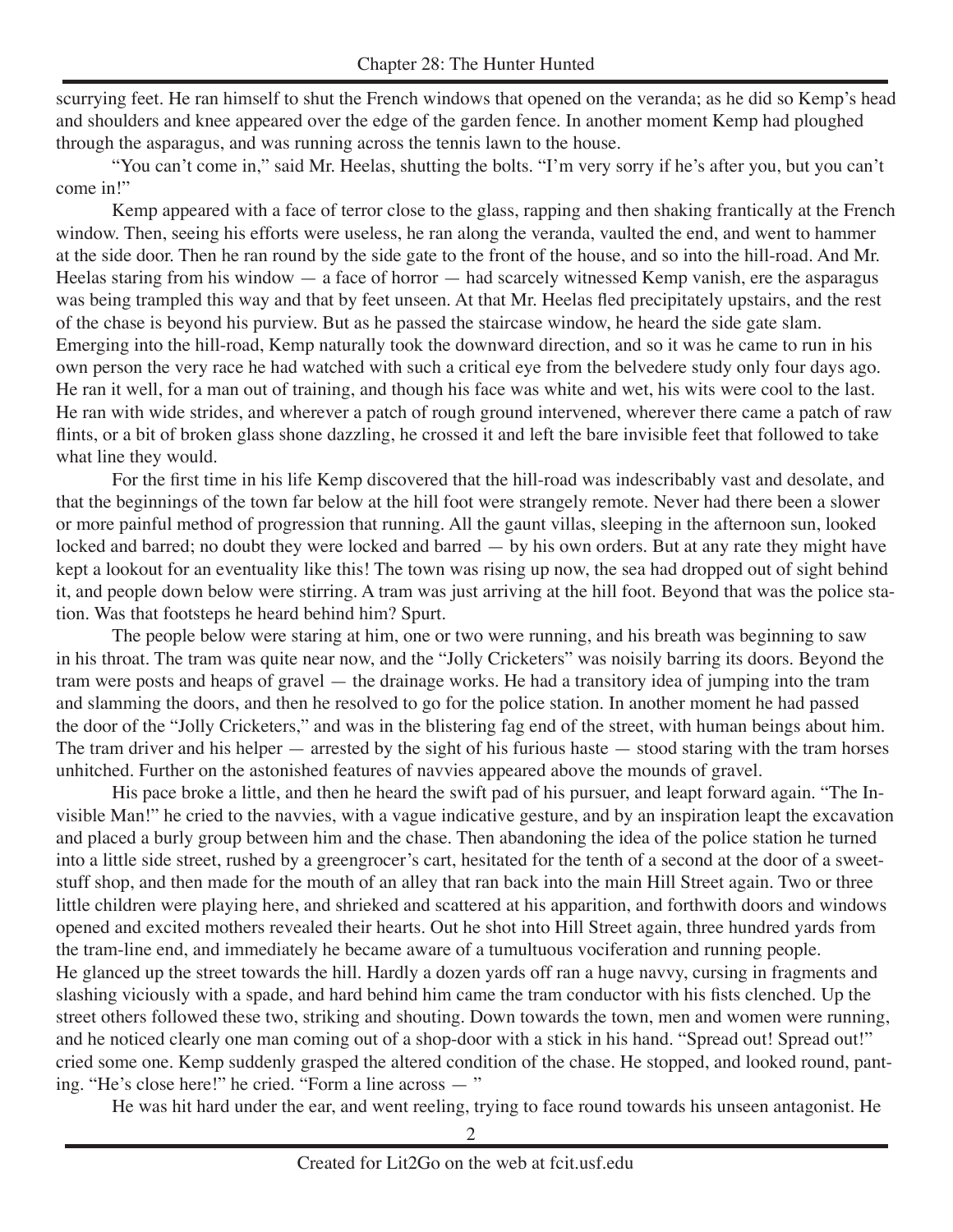just managed to keep his feet, and he struck a vain counter in the air. Then he was hit again under the jaw, and sprawled headlong on the ground. In another moment a knee compressed his diaphragm, and a couple of eager hands gripped his throat, but the grip of one was weaker than the other; he grasped the wrists, heard a cry of pain from his assailant, and then the spade of the navvy came whirling through the air above him, and struck something with a dull thud. He felt a drop of moisture on his face. The grip at his throat suddenly relaxed, and with a convulsive effort, Kemp loosed himself, grasped a limp shoulder, and rolled uppermost. He gripped the unseen elbows near the ground. "I've got him!" screamed Kemp. "Help! Help — hold! He's down! Hold his feet!"

In another second there was a simultaneous rush upon the struggle, and a stranger coming into the road suddenly might have thought an exceptionally savage game of Rugby football was in progress. And there was no shouting after Kemp's cry — only a sound of blows and feet and heavy breathing.

Then came a mighty effort, and the Invisible Man threw off a couple of his antagonists and rose to his knees. Kemp clung to him in front like a hound to a stag, and a dozen hands gripped, clutched, and tore at the Unseen. The tram conductor suddenly got the neck and shoulders and lugged him back.

Down went the heap of struggling men again and rolled over. There was, I am afraid, some savage kicking. Then suddenly a wild scream of "Mercy! Mercy!" that died down swiftly to a sound like choking.

"Get back, you fools!" cried the muffled voice of Kemp, and there was a vigorous shoving back of stalwart forms. "He's hurt, I tell you. Stand back!"

There was a brief struggle to clear a space, and then the circle of eager faces saw the doctor kneeling, as it seemed, fifteen inches in the air, and holding invisible arms to the ground. Behind him a constable gripped invisible ankles.

"Don't you leave go of en," cried the big navvy, holding a blood-stained spade; "he's shamming."

"He's not shamming," said the doctor, cautiously raising his knee; "and I'll hold him." His face was bruised and already going red; he spoke thickly because of a bleeding lip. He released one hand and seemed to be feeling at the face. "The mouth's all wet," he said. And then, "Good God!"

He stood up abruptly and then knelt down on the ground by the side of the thing unseen. There was a pushing and shuffling, a sound of heavy feet as fresh people turned up to increase the pressure of the crowd. People now were coming out of the houses. The doors of the "Jolly Cricketers" stood suddenly wide open. Very little was said.

Kemp felt about, his hand seeming to pass through empty air. "He's not breathing," he said, and then, "I can't feel his heart. His side — ugh!"

Suddenly an old woman, peering under the arm of the big navvy, screamed sharply. "Looky there!" she said, and thrust out a wrinkled finger.

And looking where she pointed, everyone saw, faint and transparent as though it was made of glass, so that veins and arteries and bones and nerves could be distinguished, the outline of a hand, a hand limp and prone. It grew clouded and opaque even as they stared.

"Hullo!" cried the constable. "Here's his feet a-showing!"

And so, slowly, beginning at his hands and feet and creeping along his limbs to the vital centres of his body, that strange change continued. It was like the slow spreading of a poison. First came the little white nerves, a hazy grey sketch of a limb, then the glassy bones and intricate arteries, then the flesh and skin, first a faint fogginess, and then growing rapidly dense and opaque. Presently they could see his crushed chest and his shoulders, and the dim outline of his drawn and battered features.

When at last the crowd made way for Kemp to stand erect, there lay, naked and pitiful on the ground, the bruised and broken body of a young man about thirty. His hair and brow were white — not grey with age, but white with the whiteness of albinism — and his eyes were like garnets. His hands were clenched, his eyes wide open, and his expression was one of anger and dismay.